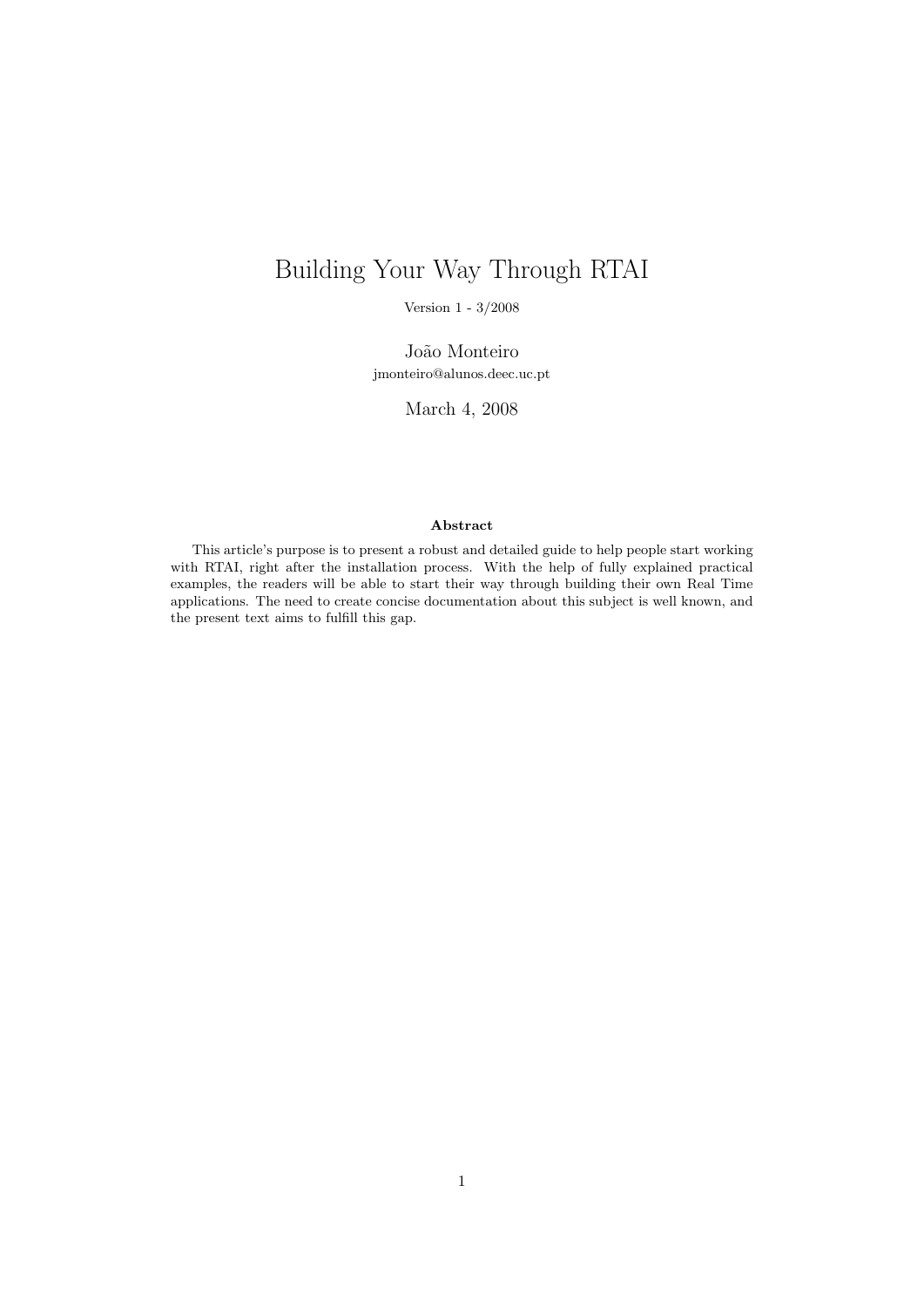## 1 Introduction

After understanding and writing a guide about the RTAI installation, I wanted to take the next step: start working with RTAI. I found out that there were not many useful documents for real beginners, which made this step very hard. Questions like "What the heck is LXRT that those guys talk on the forums?" or "How can I make a task schedulable by the RTAI kernel layer?" or "Ok, now that I know this, but how can I start writing my code?" or even "What headers must I include, and how do I create a makefile with all the necessary flags to compile my app?" run over my head. Of course, there is a very good document that explains all of this – the RTAI 3.4 user manual –, but only after understanding the basics, one can look at it and fully understand what it has to offer. What I mean is, for a person who wants to start writing code with RTAI having absolutely no knowledge on the subject, he – or she – will find very few concise support for his level.

This guide will follow practical examples existant on the RTAI user manual to make the subject as clear as possible. Rather than having long theoretical explanations about the various RTAI functions, this text will be the stair for one to reach the top and then feel comfortable to learn more and more.

## 2 Knowing the Basics

What one first needs to understand, is that the main objective of RTAI is to provide a precise scheduler for tasks – other than the soft  $GNU/Linux$  scheduler –, making them be able to run at a pre-planned temporal fashion. With this, a task can activate at the precise needed time (hard real time), or with some acceptable delay (soft real time). Any project can be planned so that every single event on our program is predicted. To this we call predictability, which exists once we have a real time based system<sup>1</sup>. At this point, it's important to see RTAI as a kernel layer that lays down between the hardware and the Linux kernel, capable of superimposing the soft Linux kernel scheduler, to make objects defined as "real time tasks", run with the desired timing requisites.

One of the most important aspects to realize before starting to work with RTAI, is to know exactly how it can be used. RTAI can be used to program in Kernel Space and/or User Space, where the latter is most commonly designated as LXRT. RTAI possesses two types of schedulers: one that provides scheduling interaction between user tasks –processes or threads– and the kernel, and another that supports this, and also intra kernel task scheduling for light RTAI kernel tasks. The former is known as *rtai lxrt*, and the latter, *rtai sched* [1]. LXRT supports hard real time only for schedulable Linux objects that we are used to work with, namely threads and processes. The other scheduler provides hard real time for all Linux schedulable objects, and also to RTAI own kernel tasks. From a user space point of view, only one scheduler is used for the Linux schedulable objects. When in kernel space, another is used to make proper scheduling of RTAI kernel tasks, which are commonly used, for instance, if one needs to access a hardware board in no time. I like to think of this subject as follows: there exists only one RTAI scheduler capable of scheduling Linux objects when I declare in my C program that I want to use the LXRT schedule option (as we will further see), realizing that I'm programing in user space. This lonely scheduler is also capable of handling very light real time kernel tasks, when I also declare in my program that I wish to use the *rtai\_sched*, knowing that, when I deal with it's function calls, I'm programming tasks to run within the kernel (kernel space programming). If in my program I don't need to have kernel tasks which possess the benefit of having an even more precise task activation – and are also more difficult to work with –, I simply don't activate this capability of the scheduler, programming all the time in user space. Simple.

<sup>&</sup>lt;sup>1</sup>Personally, I recommend that any software project, specially those that possess real time capabilities, be modeled using the Unified Modeling Language 2.x before the implementation phase.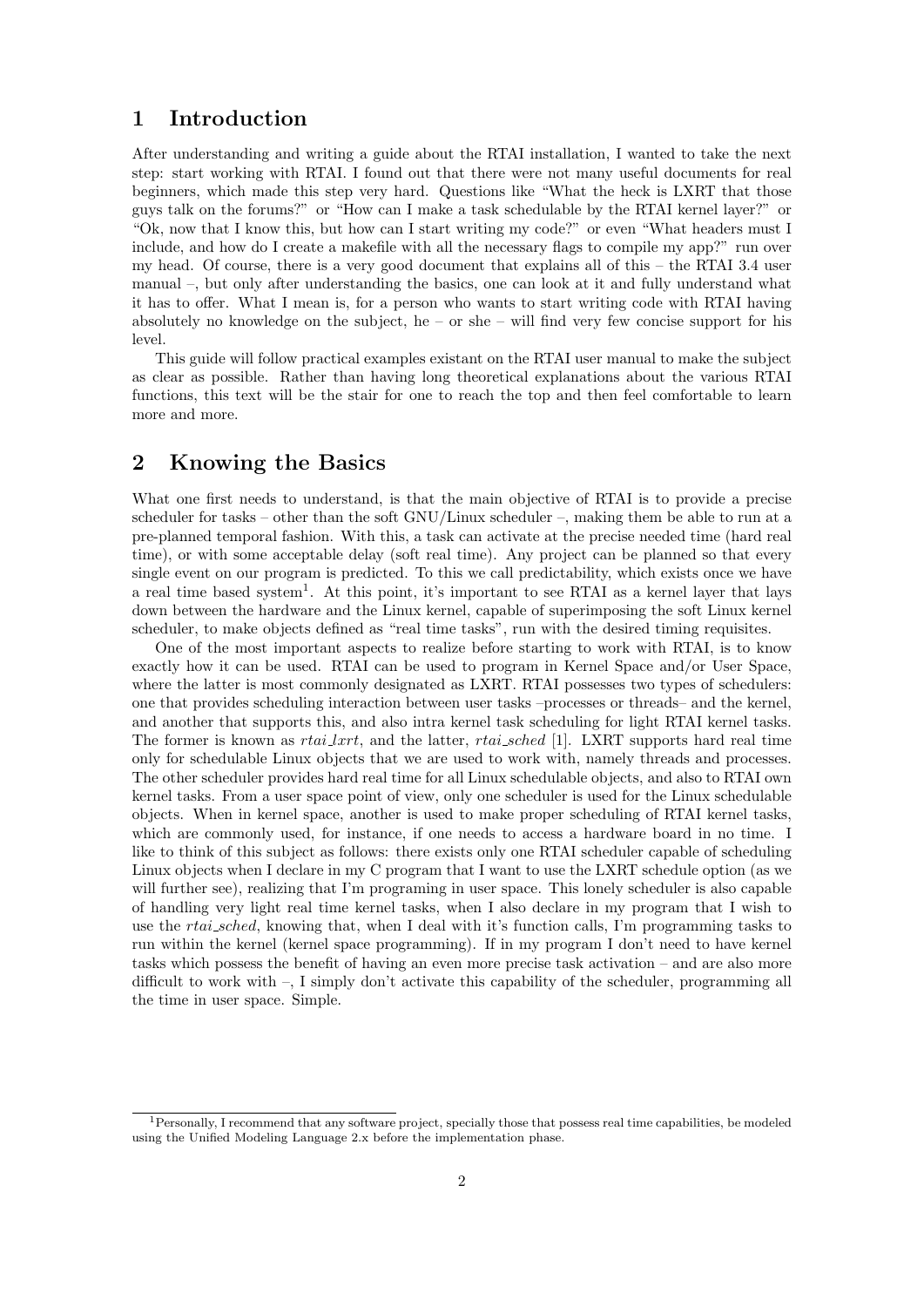## 3 Prepare to Start

One important aspect that you will need to start developing Real Time apps with RTAI, is to understand the Linux PATH environment. Understanding this subject is very important, since you will have to help Linux know where to get the RTAI headers and executables from, when you want to compile your applications.

The PATH is simply a list of directories separated by colons ":", where files are looked for. This directories are searched by Linux to find files or commands. If one calls an application in a shell, all the directories of the PATH are searched in order to find the application with that name. The same goes to the process of compiling and linking an application: the header files are searched within the directories available in the PATH. To check the already loaded directories in your PATH, simply open a terminal and type the following command:

#### \$ \$PATH

noting that the \$ character comes attached to the PATH call. You will get something like,

```
lite@lite~$ $PATH
  bash: /usr/local/sbin:/usr/sbin:/usr/bin:/sbin:/bin:/usr/bin/X11
```
which tells you the directories that are identified by the PATH variable. For us to compile applications using RTAI function calls declared in the RTAI headers  $(rtai\_lxrt.h, rtai\_sched.h,$  among others), we need to include the RTAI include and bin directory. To accomplish this, and supposing you have installed RTAI in the default /usr/realtime dir, we have to run the following,

```
$ export PATH=$PATH:/usr/realtime/include
$ export PATH=$PATH:/usr/realtime/bin
```
and with this, we are adding the necessary directories to the current PATH environment directory list \$PATH, separated with the standard separator character ":". You can also accomplish this in one line of code,

```
$ export PATH=$PATH:/usr/realtime/include:/usr/realtime/bin .
```
The boring part here, is that, once rebooted, Linux doesn't store the added directories, and you have to export them every time you boot. One thing that we can do to fix this, is to add the above instructions to the boot process. For this, open the *profile* file with a text editor (like mousepad) having root privileges,

\$ sudo -s # mousepad /etc/profile.

and now, at the end of the document, add the following lines:

```
PATH=$PATH:/usr/realtime/include
export
```

```
PATH=$PATH:/usr/realtime/bin
export
```
and you are done. Every time you start your computer and login with your user name – not root –, you can type \$PATH and see the RTAI directories already added.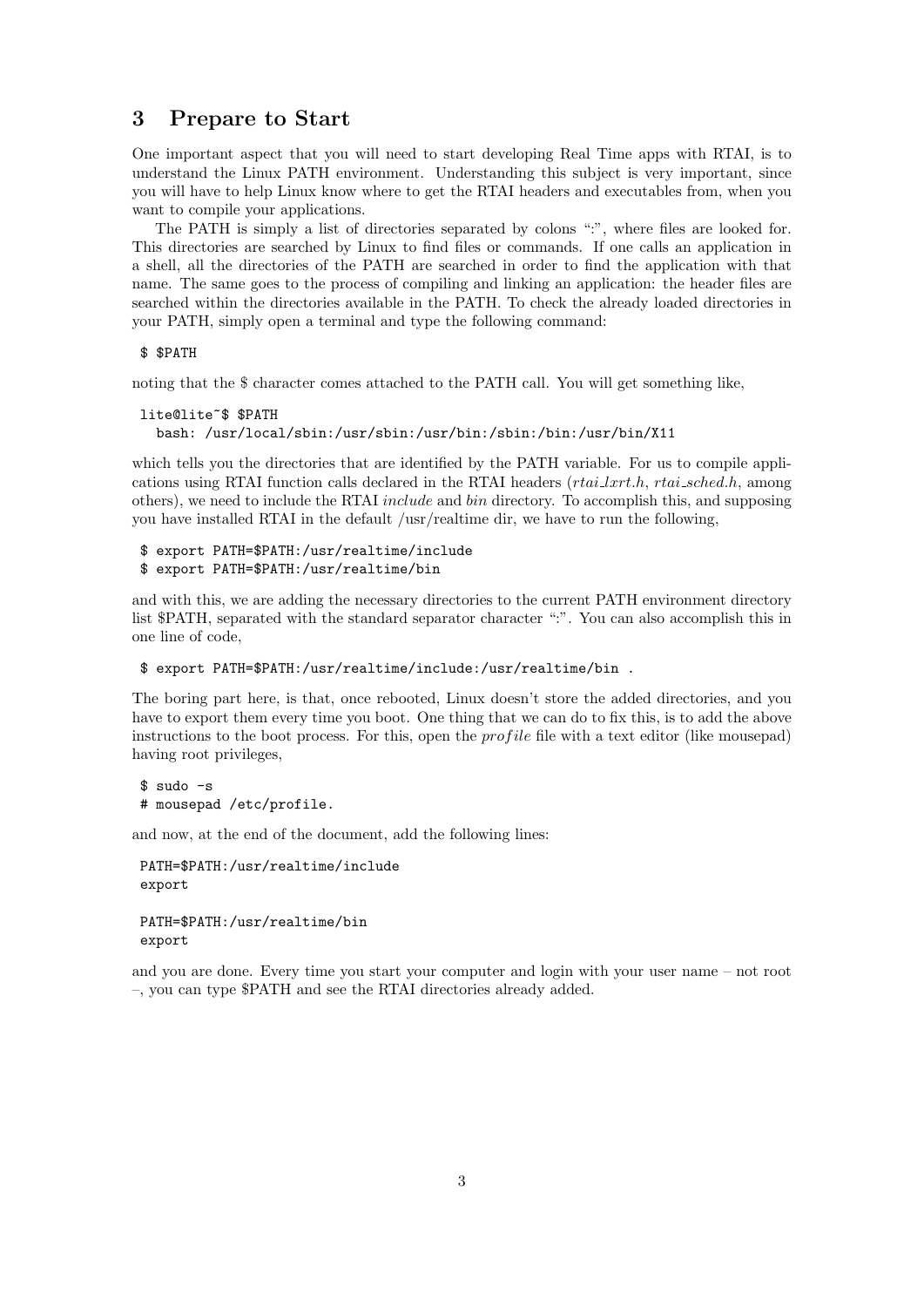# 4 The First Real Time Application

The time has come to put our hands on the code. I have created a simple application in which I will rely to explain step by step the basics of RTAI, in order for you to understand how a task is created, how the scheduler works, etc..

#### 4.1 The API

To develop my code, I first wanted to use KDevelop, since it has been my programming API of choice for years. After spending significant time on forums and googling, I realized that the effort to develop RTAI apps with KDevelop was not worth it, since we have Kate. This simple text editor is more than enough and, sincerely, I started to like it a lot. It has the same color scheme of KDevelop, and it's very simple to use. To get it, if you use a Debian based distro – which I assume you do since you may have read my RTAI installation guide :) –, do the following,

\$ sudo apt-get install Kate

and then you can open it by just typing Kate at the command line. The problem is that we have to create ourselves the makefiles. But don't worry, this is kind of fun for small projects. Nevertheless, I intent to continue my struggle on porting my real time apps to KDevelop later on..

#### 4.2 Start Coding

Open Kate, and create a new file. Save it as  $rt\_skeleton.c$  on a folder dedicated to this mini project. Next, create a new file, and save it as globals.h on the same folder. Finally, create a new one, name it functions.c, and save it in the same folder.

The globals.h file is the first to concern us. It will possess, among other things, the necessary header inclusion for our project. Since we are going to program in user space, we will not need to include rtai\_sched.h but rtai lxrt.h. So, in globals.h, include the latter header, which is saved in the folder /usr/realtime/include that we early added to the path.

```
#include <rtai_lxrt.h>
```
This header possesses all the necessary instruction declarations that we will need for this mini project. Programming in user space is very straightforward after we know how to do the basics.

We will also need to use Linux POSIX threads and standard Input/Output for printf(), so lets also include the necessary headers, making the globals.h file look like this,

```
// globals.h file -- Contains the global declarations and necessary header includes.
//
#include <rtai_lxrt.h>
#include <pthread.h>
#include <stdio.h>
```
Now, switch to the  $rt\_skelet.c$  file, which is where the main() function will be. To start, we need to include the local  $globals.h$  file, and then initialize the main function. So, let's place the first bone of our skeleton program, making this file look like this,

```
// rt_skelet.c -- Contains the main() function, where the magic starts.
//
#include "globals.h"
int main(int argc, char *argv[])
{
        //The main function code will go here.
}
```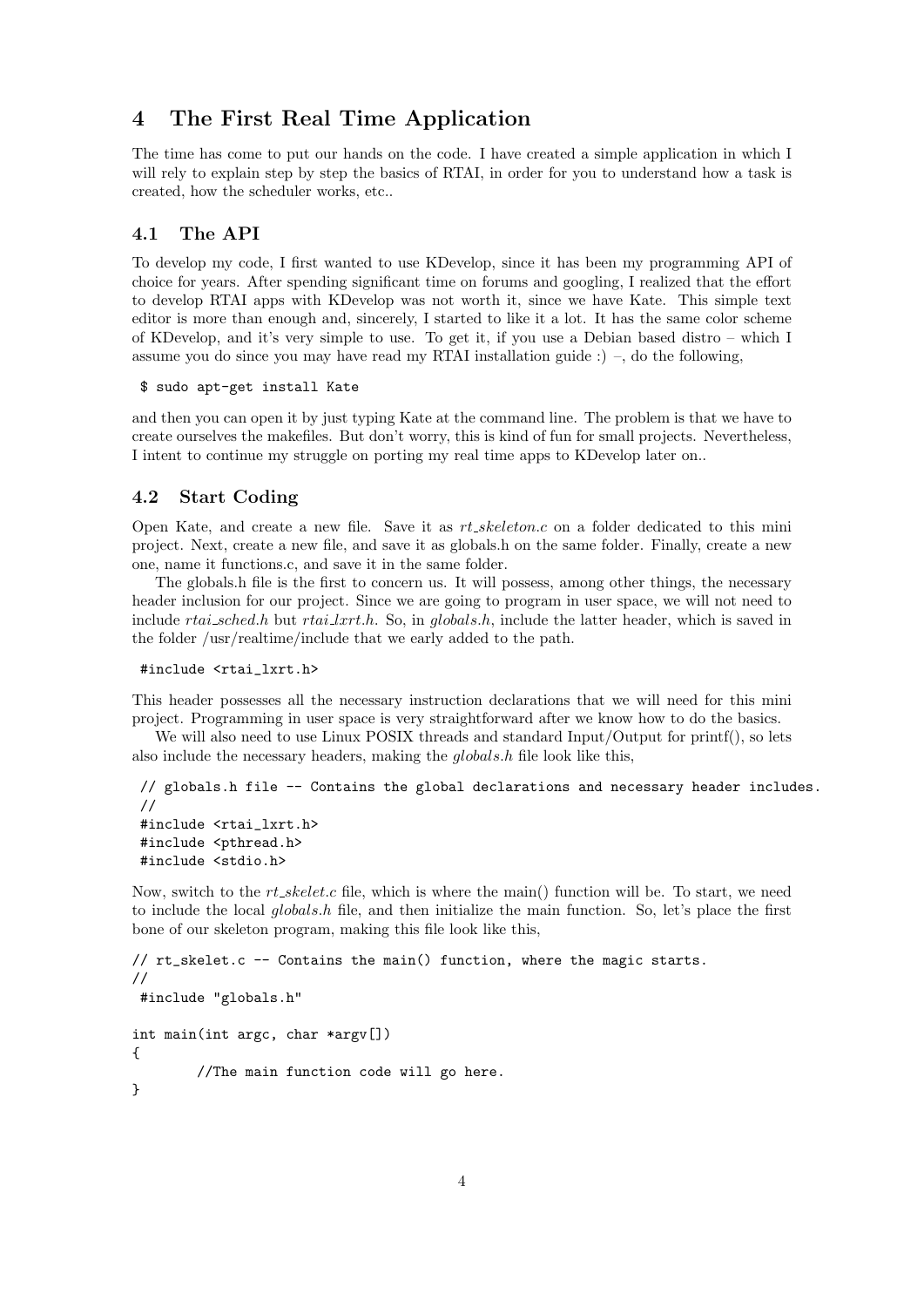where argc is the number of input arguments, and each component of the char array of pointers argy $\parallel$  will point to the memory address of the first char of each input argument. By calling argy $\parallel$ and printing it as string %s within a printf, you will get something like ./test, in case the linked final file is called test.

Ok, let's declare some variables that we will need.

```
// rt_skelet.c -- Contains the main() function, where the magic starts.
//
#include "globals.h"
int main(int argc, char *argv[])
{
  // Local Main Declarations
  int hard_timer_running = 1;
  static RTIME sampling_interval;
  //The main code will go here.
}
```
The first variable, hard timer running is a flag that will be necessary to check if a hard real time timer is running, before starting our app. *sampling interval* will contain the period of a task that will further be created, and it's declared as static, so its reserved memory region can never be changed by functions declared elsewhere.

Now, we will initialize a simple flag that we will declare on our globals.h file as not static. This variable will be easily accessible to all of the tasks that we will create. So, let's change the globals.h and rt skelet.c.

```
// globals.h file -- Contains the global declarations and necessary header includes.
 //
 #include <rtai_lxrt.h>
 #include <pthread.h>
 #include <stdio.h>
 int keep_on_running;
and,
// rt_skelet.c -- Contains the main() function, where the magic starts.
//
 #include "globals.h"
int main(int argc, char *argv[])
{
  // Local Main Declarations
  int hard_timer_running = 1;
  static RTIME sampling_interval;
  keep_on_running = 1; // This flag will have the power of terminating the app!
}
```
For the next step, we will need to initialize the real time timer, which is responsible of triggering the Real Time events of our application, and declare the sampling interval of the periodic task that will run aside of the main task.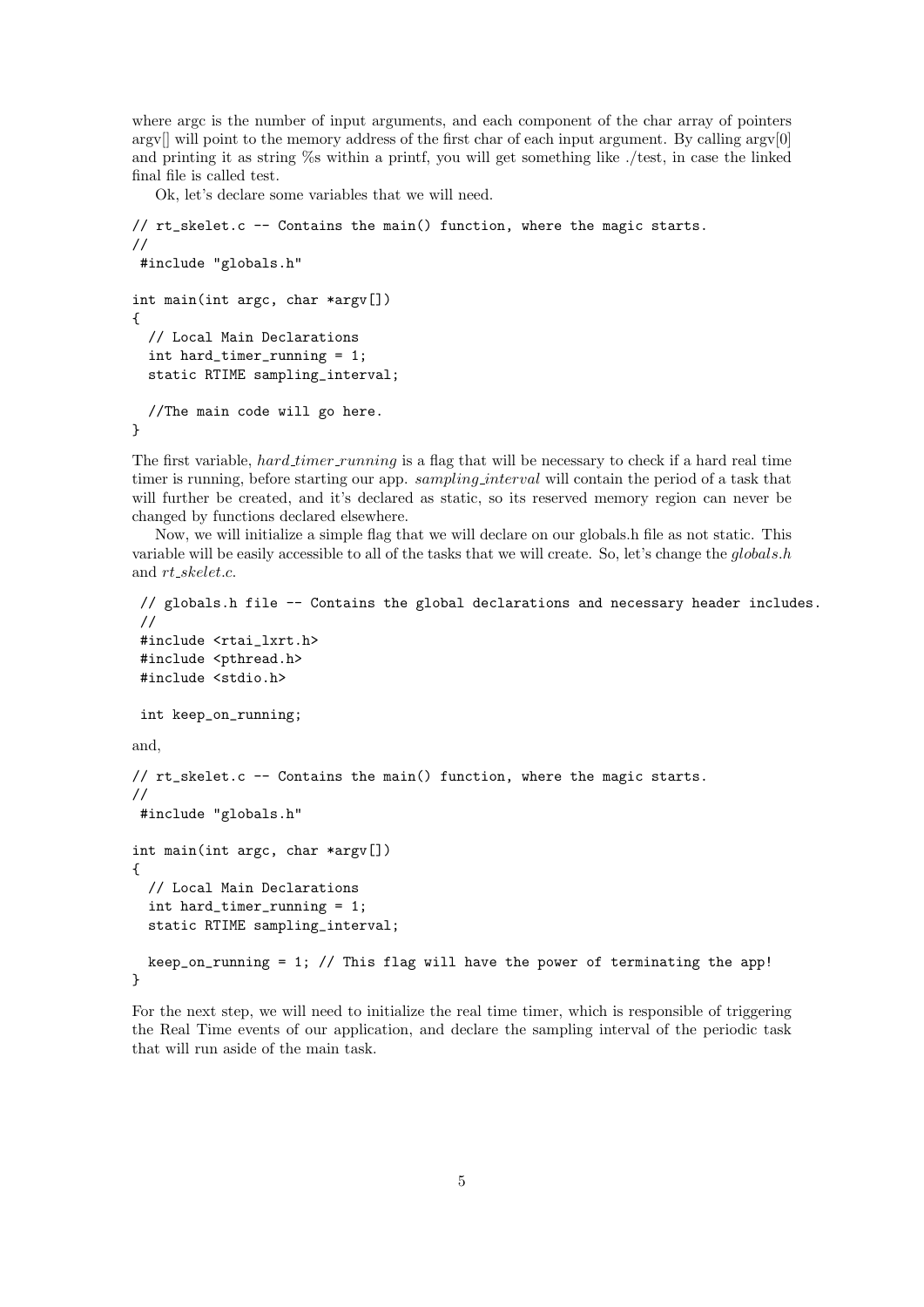```
// globals.h file -- Contains the global declarations and necessary header includes.
 //
 #include <rtai_lxrt.h>
 #include <pthread.h>
 #include <stdio.h>
 int keep_on_running;
 #define TICK_TIME 3E9 // Three seconds
and,
// rt_skelet.c -- Contains the main() function, where the magic starts.
//
 #include "globals.h"
int main(int argc, char *argv[])
{
  // Local Main Declarations
  int hard_timer_running = 1;
  static RTIME sampling_interval;
  keep_on_running = 1; // This flag will have the power of terminating the app!
  // Initialize the timer
  if ( (hard_timer_running == rt_is_hard_timer_running() ))
  {
        printf(" Skip Hard Real Time Setting\n");
        sampling_interval = nano2count(TICK_TIME); //Converts a value from
                                                    //nanoseconds to internal
                                                    // count units.
  }
  else
  {
        printf("Starting Real Time Timer...\n");
        rt_set_oneshot_mode();
        start_rt_timer(0);
        sampling interval = nano2count(TICK_TIME): // Sets the period of the concurrent task
                                                    // that will be launched later.
 }
}
```
It is critically important to initialize the timer only once, and it is equally important not to stop the timer when some task exits, otherwise the timer will be stopped for all the tasks. If the timer is initialized more than once, the second call will reset the timer and start it with the new period. The  $rt.is-hard_time r-running()$  call, will verify if a hard real time timer is running and, in our code, if it is, the timer is not initialized again, and only the sampling interval variable will be updated to fit our needs. If no timer is running, the type of timer is set to oneshot which allows tasks to be timed arbitrarily. This means that we can have periodic and aperiodic/sporadic tasks running in our program. At last, the timer is initialized with the call  $start\_rt\_timer(0)$ .

Now, its time to make our main process a real time schedulable task. This is done with the call rt task init schmod(), which is a more complex version of rt task init(). Both can be used, but the former allows us to define more specific parameters about the real time task. One might note now that, in fact, the process does not start as real time. Yes, it's correct. Only after we make this function call, the process can be schedulable by the RTAI kernel layer instead of the Linux kernel. So, let's declare the main task  $my$  task as real time in the globals.h, and then add the call to the main() function.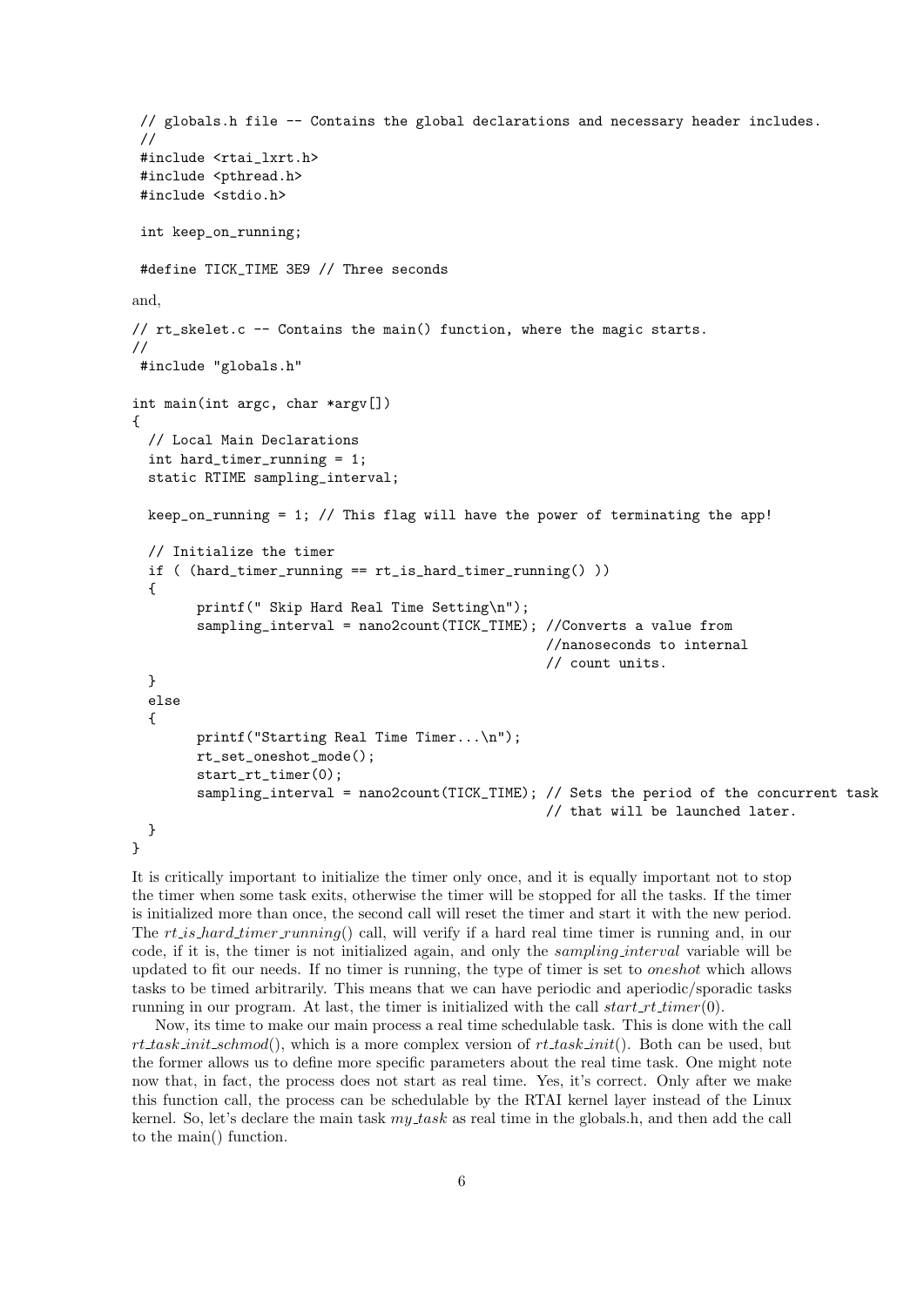```
// globals.h file -- Contains the global declarations and necessary header includes.
 //
 #include <rtai_lxrt.h>
 #include <pthread.h>
 #include <stdio.h>
 int keep_on_running;
 #define TICK_TIME 3E9 // Three seconds
 static RT_TASK *my_task; // Main task will be Real time schedulable!
and,
// rt_skelet.c -- Contains the main() function, where the magic starts.
//
#include "globals.h"
int main(int argc, char *argv[])
{
  // Local Main Declarations
  int hard_timer_running = 1;
  static RTIME sampling_interval;
 keep_on_running = 1; // This flag will have the power of terminating the app!
  // Initialize the timer
  if ( (hard_timer_running == rt_is_hard_timer_running() ))
  {
        printf(" Skip Hard Real Time Setting\n");
        sampling_interval = nano2count(TICK_TIME); //Converts a value from
                                                   //nanoseconds to internal
                                                   // count units.
  }
  else
  {
       printf("Starting Real Time Timer...\n");
       rt_set_oneshot_mode();
       start_rt_timer(0);
        sampling_interval = nano2count(TICK_TIME); // Sets the period of the concurrent task
                                                   // that will be launched later.
  }
 // Make the main process schedulable by the RTAI kernel layer
 if (!(my_task = rt_task_init_schmod(nam2num( "MAINATSK" ), // Name
                                      1, \frac{1}{\sqrt{2}} // Priority
                                      0, \frac{1}{\sqrt{3}} // Stack Size
                                      0, \frac{1}{\sqrt{max_m s}} // max_msg_size
                                      SCHED_FIFO, \frac{1}{\sqrt{2}} Policy
                                      0 ) ) ) / / cpus_allowed
  {
       printf("ERROR: Cannot initialize main task\n");
        exit(1);}
}
```
The parameters of the  $rt$ -task-init-schmod() call are very straightforward. We make its priority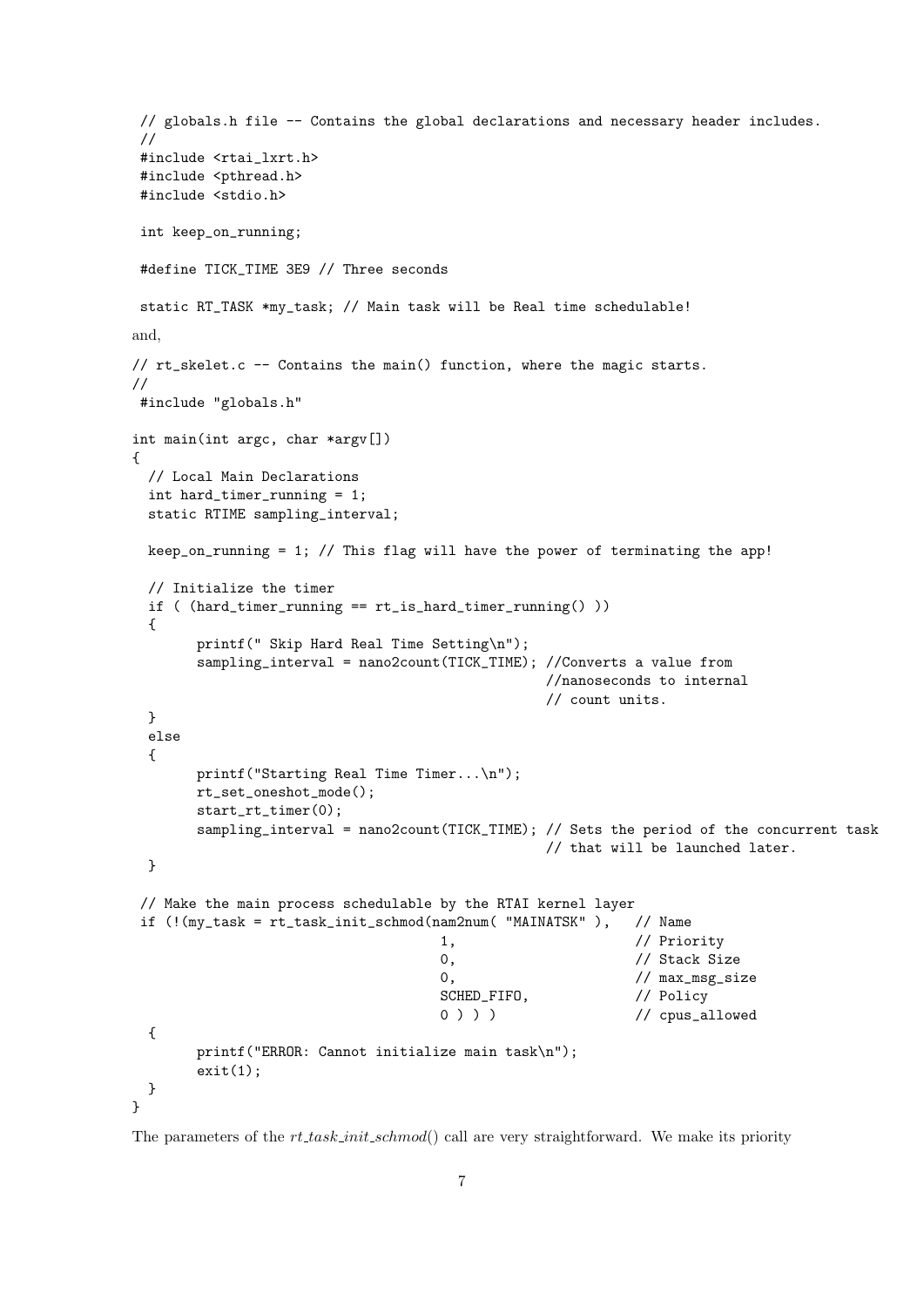"1", and make it also schedulable by linux with the policy  $SCHED\_FIFO$  (default scheduling policy of the linux kernel). This last part might be tricky, but remember that the main process is, at the beginning, a Linux schedulable object. Setting the policy is needed just to have a quicker Linux response during the soft period right before the process becomes a real time task. We can set the Linux scheduling policy to Round Robin –  $SCHED_R R$  – in case we have a lot of concurrent tasks, which will not be the case for now.

The time has come to launch another task to run concurrently with the main task. This will help us to understand how the RTAI scheduler works. So, let's declare a *pthread\_t* variable in our globals for our new POSIX thread (latter an RTAI schedulable object), and also declare the thread function in globals:

```
// globals.h file -- Contains the global declarations and necessary header includes.
//
#include <rtai_lxrt.h>
#include <pthread.h>
#include <stdio.h>
int keep_on_running;
#define TICK_TIME 3E9 // Three seconds
static RT_TASK *my_task; // Main task will be Real time schedulable!
static pthread_t main_thread; // Points to where the thread ID will be stored
void *main_loop(void *args); // Thread launched by the main task.
```
And now let's launch the thread passing the local sampling interval variable as argument – to make things a little bit more interesting  $\cdot$ ) –, and create a loop for the main function, controlled by the global  $keep-running$  variable. We can also now conclude the main() routine by placing the termination command that will self kill the main real time task upon exit. Now, we are done with rt skelet.c.

```
// rt_skelet.c -- Contains the main() function, where the magic starts.
//
#include "globals.h"
int main(int argc, char *argv[])
{
  // Local Main Declarations
  int hard_timer_running = 1;
  static RTIME sampling_interval;
 keep_on_running = 1; // This flag will have the power of terminating the app!
  // Initialize the timer
  if ( (hard_timer_running == rt_is_hard_timer_running() ))
  {
       printf(" Skip Hard Real Time Setting\n");
        sampling_interval = nano2count(TICK_TIME); //Converts a value from
                                                    //nanoseconds to internal
                                                    // count units.
  }
  else
  {
       printf("Starting Real Time Timer...\n");
       rt_set_oneshot_mode();
```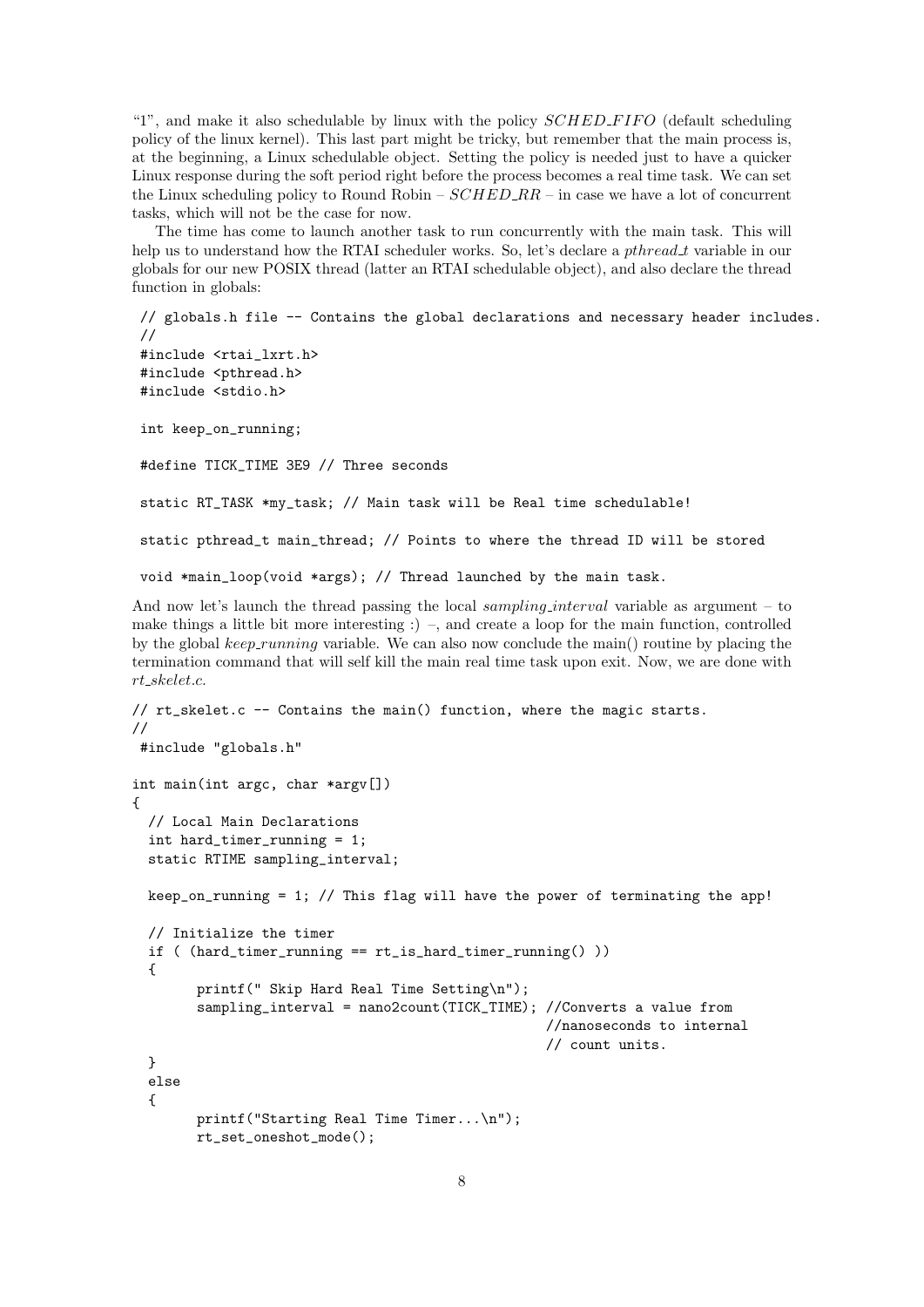```
start_rt_timer(0);
       sampling_interval = nano2count(TICK_TIME); // Sets the period of the concurrent task
                                               // that will be launched later.
 }
 // Make the main process schedulable by the RTAI kernel layer
if (!(my_task = rt_task_init_schmod(nam2num( "MAINATSK" ), // Name
                                   1, // Priority
                                   0. // Stack Size
                                   0, \frac{1}{\sqrt{max_m s}} // max_msg_size
                                   SCHED_FIFO, // Policy
                                   0 ) ) ) / / cpus_allowed
  {
       printf("ERROR: Cannot initialize main task\n");
       exit(1);}
 pthread_create(&main_thread,NULL,main_loop, (void *)sampling_interval);
 while(keep_on_running)
  {
       // Do nothing, let the concurrent task do its work.
 }
 // Program termination
 rt_task_delete(my_task);
 printf( "Program %s will be finished!\ln", argv[0] );
 return( 0 );
}
```
What we still need to do, is produce the code for the concurrent task. So now, open the functions.c file and let's start to code it. Let's, for now, include the globals.h file that will also be needed by this new task, and create the skeleton of the pthread function that we have earlier placed in the globals.h.

```
// functions.c -- The function that will run concurrently to the main task.
//
#include "globals.h"
void *main_loop(void *args)
{
        // The concurrent task code will go here.
}
```
We can see that the function receives a pointer as argument. In our case, it's a void pointer to the sampling interval's variable memory location. This is needed, since we will need to access this location to set this task's loop time (Yup, it will be periodic!). Now, let's fetch the sampling interval from the function argument passed over the *pthread create*(), and make this Linux schedulable object a real time task, by first declaring the new real time task in the globals.h, and then call  $rt\_task\_init\_schmod()$ .

```
// globals.h file -- Contains the global declarations and necessary header includes.
//
#include <rtai_lxrt.h>
#include <pthread.h>
#include <stdio.h>
```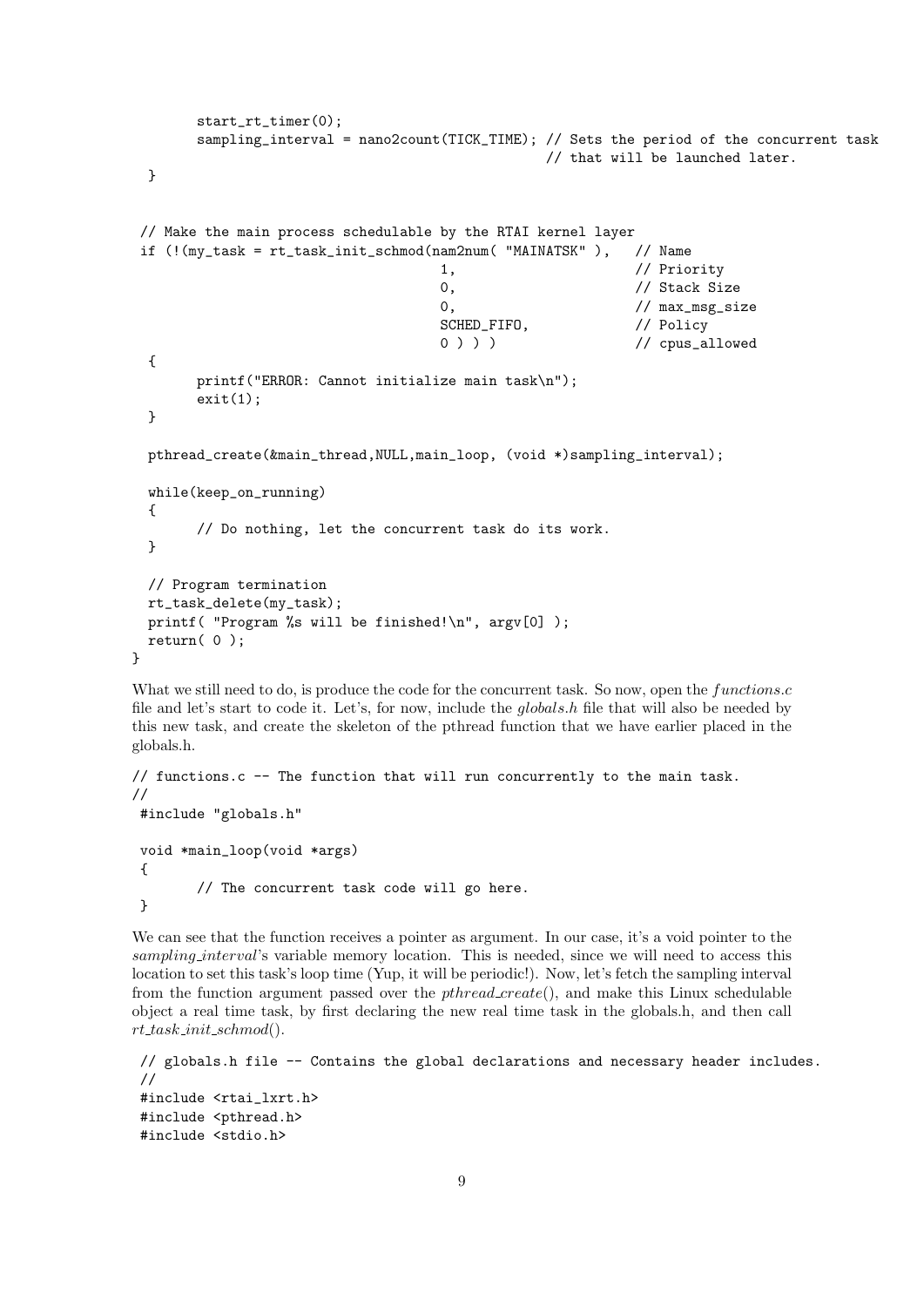```
int keep_on_running;
```

```
#define TICK_TIME 3E9 // Three seconds
 static RT_TASK *my_task; // Main task will be Real time schedulable!
 static pthread_t main_thread; // Points to where the thread ID will be stored
 void *main_loop(void *args); // Thread launched by the main task.
 static RT_TASK *loop_Task; // Concurrent task
and,
// functions.c -- The function that will run concurrently to the main task.
//
 #include "globals.h"
 void *main_loop(void *args)
 {
         RTIME sampling_interval = (RTIME *) args;
         int i = 0;
         unsigned char temp,data;
         // Make the thread RT schedulable.
         if (!(loop_Task = rt_task_init_schmod(nam2num( "RTAI01" ), // Name
                                              2, // Priority
                                               0, \frac{1}{\sqrt{3}} // Stack Size
                                               0, \frac{1}{\sqrt{max_m s}} ax \frac{s}{s} and \frac{s}{s} and \frac{s}{s} and \frac{s}{s} and \frac{s}{s} and \frac{s}{s} and \frac{s}{s} and \frac{s}{s} and \frac{s}{s} and \frac{s}{s} and \frac{s}{s} and \frac{s}{s} and \frac{s}{s} and \frac{s}{s} and \frac{s}{s} and \frac{s}{sSCHED_FIFO, // Policy
                                               0 ) ) ) / / cpus_allowed
  {
         printf("ERROR: Cannot initialize main task\n");
         exit(1);}
```
}

Note that this task will possess higher priority than the main task, so it can superimpose it when it's activated. Since we have a little number of tasks running, we will keep the Linux scheduling policy the same as before, and leave the other fields as default.

Now, to play with things a little bit, lets make this task periodic, and hard real time. For this, we will have to call the  $rt\_task\_make\_periodic()$  function, and also  $rt\_make\_hard\_real\_time()$ . The former call accepts as parameters the task ID to became periodic, the expected start time, and the sampling interval. The functions.c file will now look like this,

```
// functions.c -- The function that will run concurrently to the main task.
//
#include "globals.h"
void *main_loop(void *args)
 {
        RTIME sampling_interval = (RTIME * ) args;
        static RTIME expected; // The expected start time of the task.
        int i = 0;
        unsigned char temp,data;
```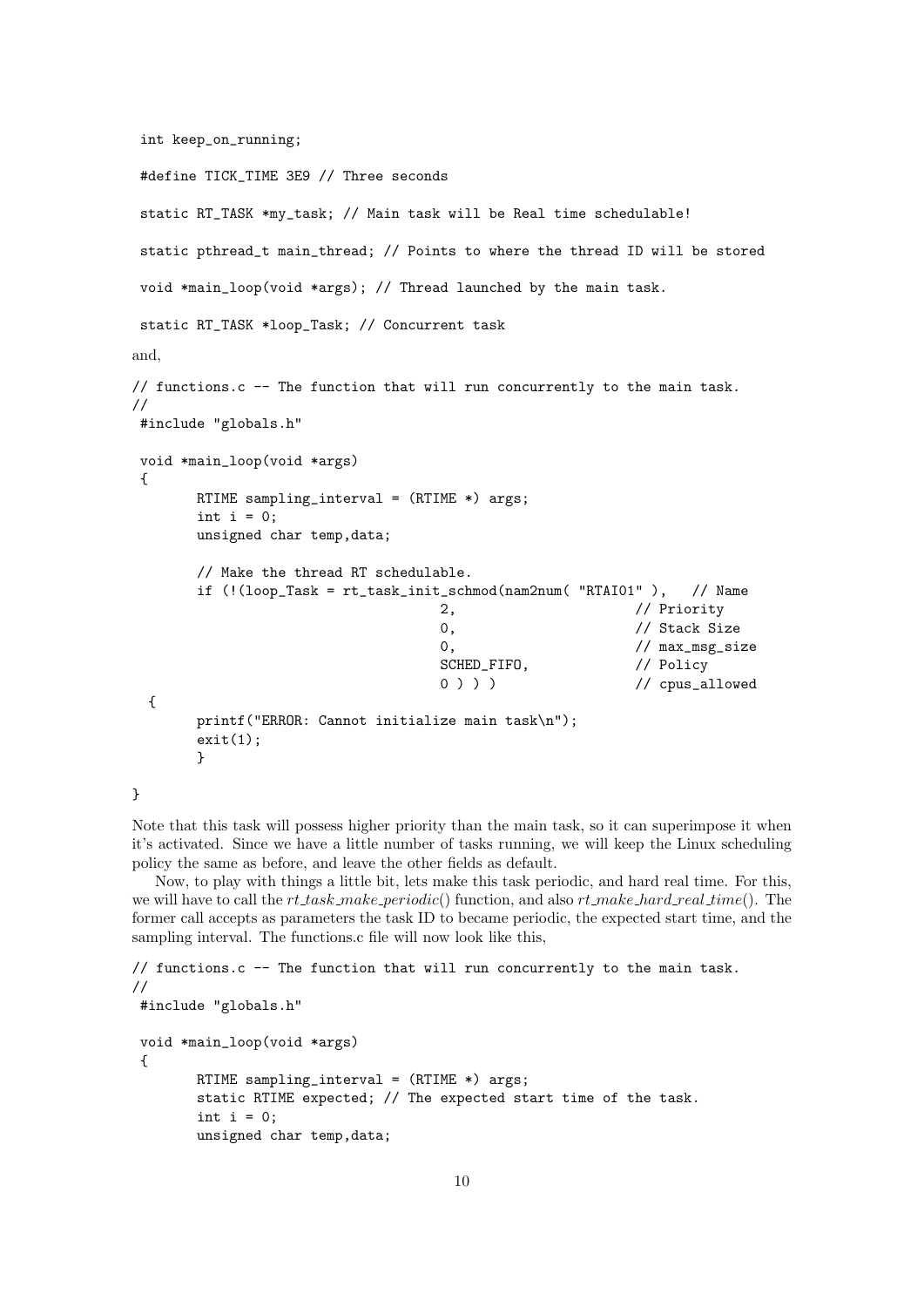```
// Make the thread RT schedulable.
if (!(loop_Task = rt_task_init_schmod(nam2num( "RTAI01" ), // Name
                            2, // Priority
                            0, \frac{1}{\sqrt{3}} // Stack Size
                            0, \frac{1}{\sqrt{max_m s}}SCHED_FIFO, <br>
0 ) ) ) / / cpus_al
                                                  // cpus_allowed
{
printf("ERROR: Cannot initialize main task\n");
exit(1);}
// Let's make this task periodic..
expected = rt_get_time() + sampling_interval;
// ..with start time imposed by the variable expected.
rt_task_make_periodic(loop_Task, expected, sampling_interval); //period in counts
// And now it will become hard real time.
rt_make_hard_real_time();
```
To evaluate the precision of the hard real time, we will include a fancy loop to check for the time between activations. This task will end after five loops,

}

```
// functions.c -- The function that will run concurrently to the main task.
//
#include "globals.h"
void *main_loop(void *args)
 {
       RTIME sampling_interval = (RTIME *) args;
       static RTIME expected; // The expected start time of the task.
       int i = 0;
       unsigned char temp,data;
       // Make the thread RT schedulable.
       if (! (loop\_Task = rt\_task\_init\_schmod(name2num(' "RTAI01"'), // Name2, // Priority
                                     0, \frac{1}{\sqrt{3}} // Stack Size
                                     0, \frac{1}{\sqrt{max_m s}} // max_msg_size
                                    SCHED_FIFO, // Policy
                                    0 ) ) ) / / cpus_allowed
 {
       printf("ERROR: Cannot initialize main task\n");
       exit(1);
}
       // Let's make this task periodic..
       expected = rt_get_time() + sampling_interval;
       // ..with start time imposed by the variable expected.
       rt_task_make_periodic(loop_Task, expected, sampling_interval); //period in counts
       // And now it will become hard real time.
       rt_make_hard_real_time();
       // Concurrent function Loop
       while(1)
```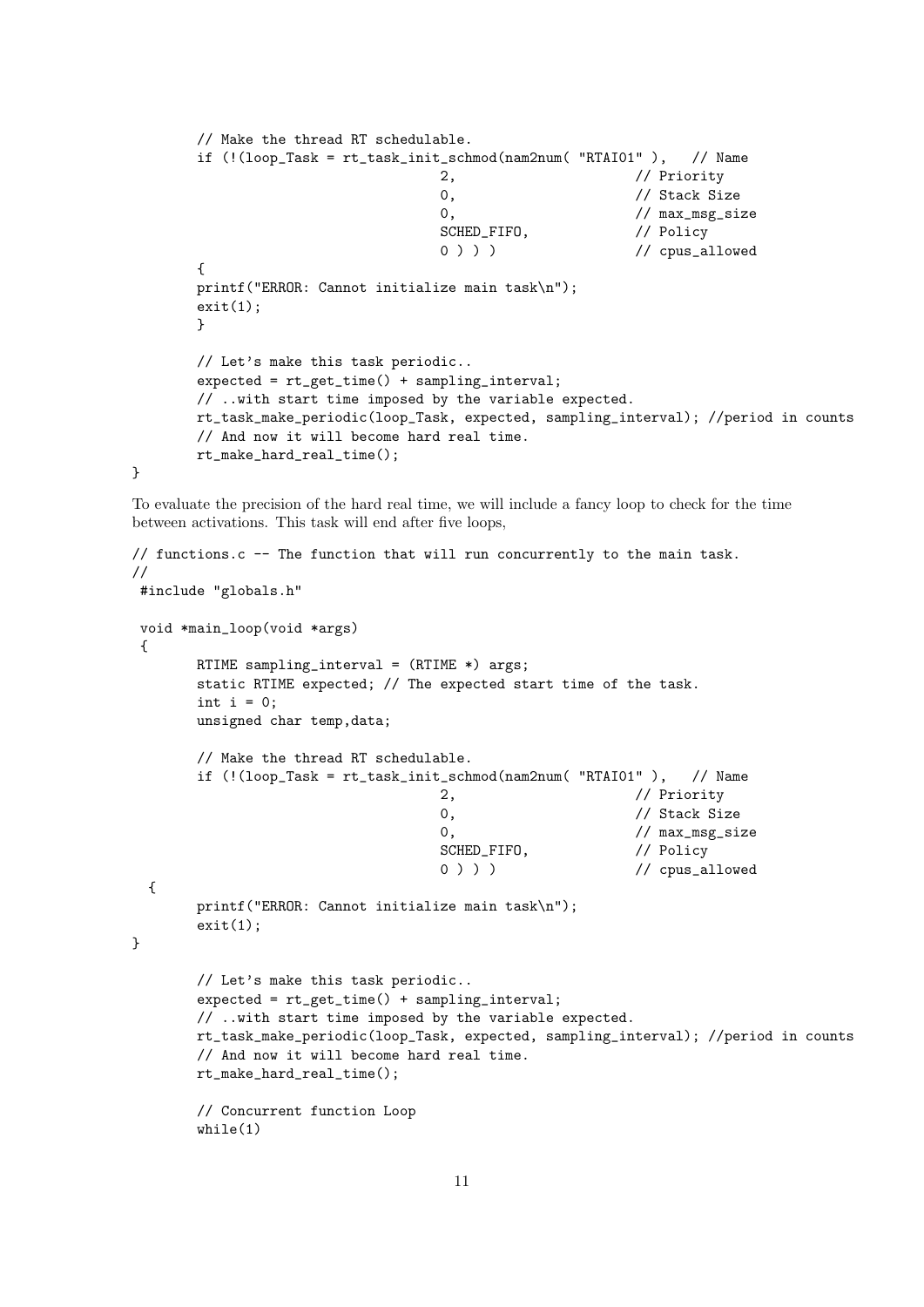```
{
                i++; // Count Loops.
                printf("LOOP -- Period time: %f %f\n",(float)rt_get_time_ns()/1E9 -
                       old_time,count2nano((float)sampling_interval)/1E9);
                old_time = (float)rt_get_time_ns()/1E9;
                if (i== 5)
                {
                        keep\_on\_running = 0;printf("LOOP -- run: %d %d\n ",keep_on_running,&keep_on_running);
                        break;
                }
                rt_task_wait_period(); // And waits until the end of the period.
        }
}
```
The rt\_task\_wait\_period() call is very important, since it will suspend the task until its next activation time, freeing the CPU to process other tasks in the meanwhile. If you, for example, place and instruction after this call, it will only execute at the beginning of the next period. Feel free to place a printf or something like it to test. Now, we can complete the task without forgetting to terminate it before the thread ends. And our program is complete.

```
// functions.c -- The function that will run concurrently to the main task.
//
#include "globals.h"
void *main_loop(void *args)
{
       RTIME sampling_interval = (RTIME *) args;
       static RTIME expected; // The expected start time of the task.
       int i = 0;
       unsigned char temp,data;
       // Make the thread RT schedulable.
       if (!(loop_Task = rt_task_init_schmod(nam2num( "RTAI01" ), // Name
                                    2, // Priority
                                    0, \frac{1}{\sqrt{3}} Stack Size
                                    0, \frac{1}{\sqrt{max_m s}} size
                                    SCHED_FIFO, \frac{1}{\sqrt{2}} Policy
                                    0 ) ) ) / / cpus_allowed
       {
       printf("ERROR: Cannot initialize main task\n");
       exit(1);}
       // Let's make this task periodic..
       expected = rt_get_time() + sampling_interval;
       // ..with start time imposed by the variable expected.
       rt_task_make_periodic(loop_Task, expected, sampling_interval); //period in counts
       // And now it will become hard real time.
       rt_make_hard_real_time();
       // Concurrent function Loop
       while(1)
       {
               i++; // Count Loops.
               printf("LOOP -- Period time: %f %f\n",(float)rt_get_time_ns()/1E9 -
```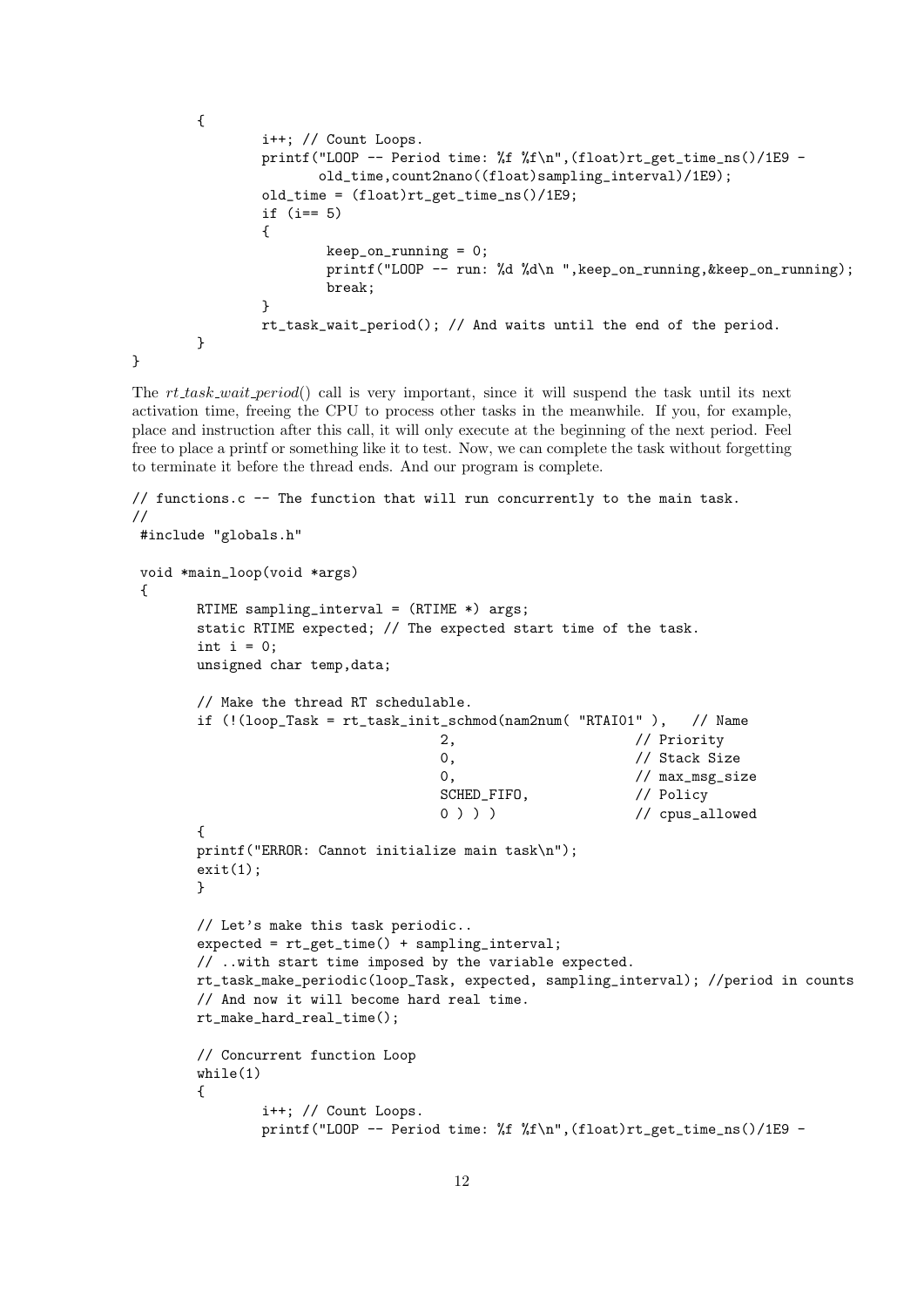```
old_time,count2nano((float)sampling_interval)/1E9);
                old_time = (float)rt_get_time_ns()/1E9;
                if (i== 5)
                {
                        keep_on_running = 0;
                        printf("LOOP -- run: %d %d\n ",keep_on_running,&keep_on_running);
                        break;
                }
                rt_task_wait_period(); // And waits until the end of the period.
        }
rt_task_delete(loop_Task); //Self termination at end.
return 0;
}
```
## 5 Build the Application

Now it's time to build our application. For this, we need to compile and link the code we have created. To help us with this task, we can create a makefile, making us simply run the make command within the application folder every time we want to build it.

Create a new file in Kate, call it Makefile (without extension) and save it in the same folder of the other three code files. We will use gcc (which I suppose you already have), and include the necessary flags to compile our application. The Makefile should look something like the following,

```
sample: rt_skelet.o functions.o
        gcc -L /usr/realtime/lib -lpthread -O2 -I /usr/realtime/include rt_skelet.o
            functions.o -o sample
rt_skelet.o: rt_skelet.c functions.c globals.h
        gcc -c -L /usr/realtime/lib -O2 -I /usr/realtime/include rt_skelet.c
functions.o: functions.c globals.h
        gcc -c -L /usr/realtime/lib -O2 -I /usr/realtime/include functions.c
clean:
        rm *.o
        rm sample
```
where the -O2 flag is needed so that the RTAI headers are recognized. You can check the necessary flags present in the above Makefile by typing rtai-config - -lxrt-cflags and rtai-config - -lxrtldflags on a terminal.

Now, open a terminal, cd to your mini project folder, and run make. This will create an executable file called sample.

## 6 Run the Application

Finally, we will need to run the application. Rather than just simply run ./sample, we need to load it with an rtai script located in /usr/realtime/bin, called *rtai-load*. So, in a terminal, do the following,

```
$ rtai-load sample
```
You then will be asked for root password so that the script can load the necessary RTAI modules to the kernel, and voila! If everything is OK, you will have an output like,